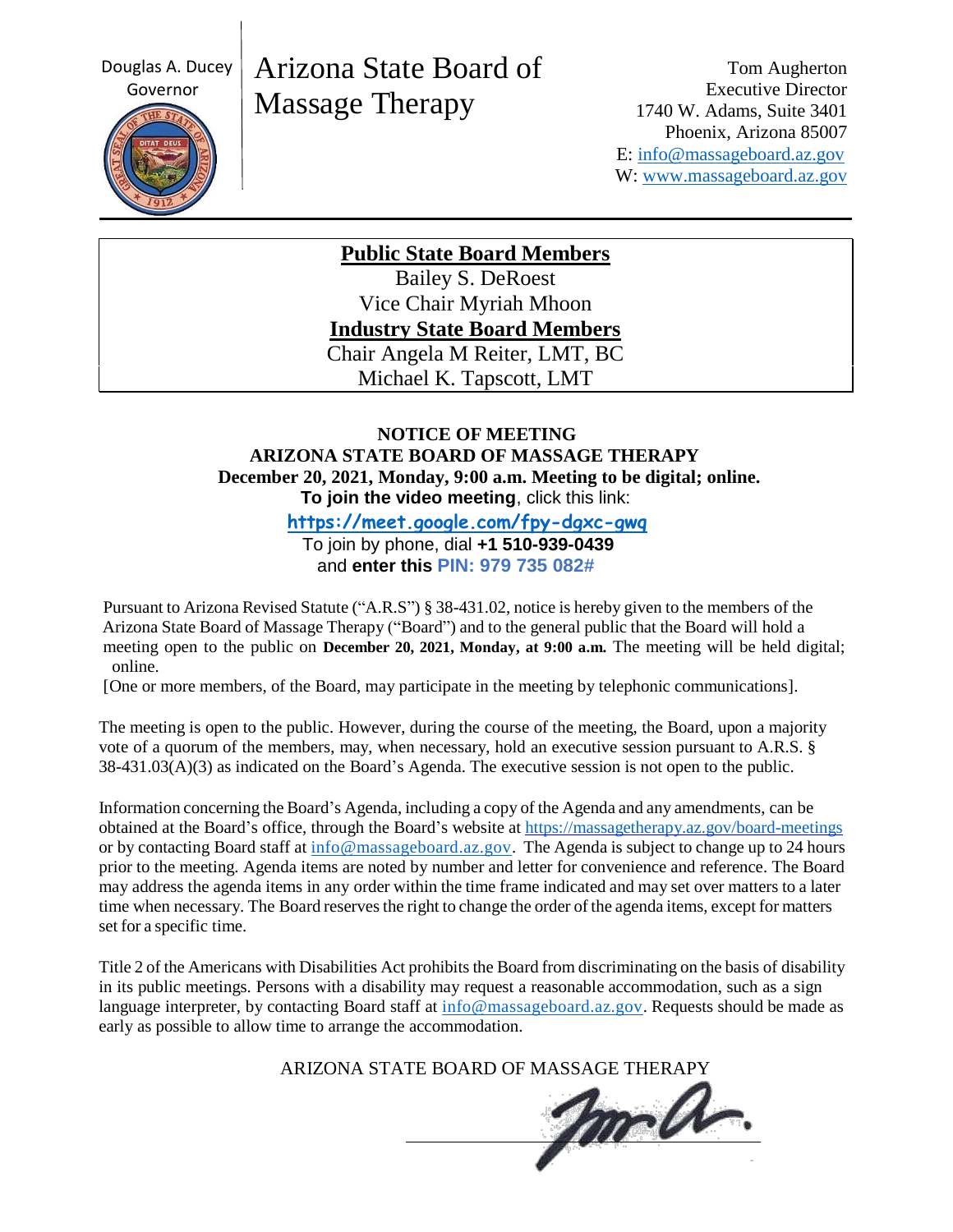Douglas A. Ducey Governor



Arizona State Board of Massage Therapy 1740 W. Adams, Suite 3401 Phoenix, Arizona 85007

 Email: [info@massageboard.az.gov](mailto:info@massageboard.az.gov) Website: [www.massageboard.az.gov](http://www.massageboard.az.gov/)

Angela M. Reiter, LMT, BC - Chair Myriah Mhoon - Vice Chair Bailey S. DeRoest Michael K. Tapscott, LMT Vacant, Public Member

## **Monday, December 20, 2021 at 9:00 a.m.**

**Board Meeting Agenda**

 *(Meeting to be digital; online) \*\*AMENDED 12/15/2021\*\**

*DUE TO THE CURRENT COVID-19 CRISIS AND, PURSUANT TO CURRENT RECOMMENDATIONS, IT IS ENCOURAGED THAT ANY PERSON WHO WISHES TO ATTEND THE STATE BOARD MEETING PARTICIPATE VIA VIDEOCONFERENCE. A PERSON WISHING TO ATTEND DIGITALLY MAY:*

> **Join the video meeting**, click this link: **<https://meet.google.com/fpy-dgxc-gwq>**

 To join by phone, dial **+1 510-939-0439** and **enter this PIN 979 735 082#**

**NOTE:** The Chair of the Arizona State Board of Massage Therapy ("Board") reserves the right to change the order of items published on this agenda, except for public hearings set for a specific time. During the Board meeting, and upon a vote of the majority of a quorum, the Board may go into Executive Session to obtain legal advice from the Board's attorney(s) pursuant to Arizona Revised Statute ("A.R.S.") § 38-431.03(A)(3) on any items listed on the agenda. All meeting attendees whose presence is not required in an Executive Session may remain in the board meeting room when the Board withdraws to chambers for an Executive Session. Any and all legal action by Board members will only take place in Open Session.

In accordance with the Open Meeting Law, the Board has a civility policy that prohibits any type of disorderly conduct that disrupts the Board from carrying out its business. Individuals found violating this policy will be asked to modify their behavior and act civilly, and if the disorderly conduct continues, the person may be removed from the meeting.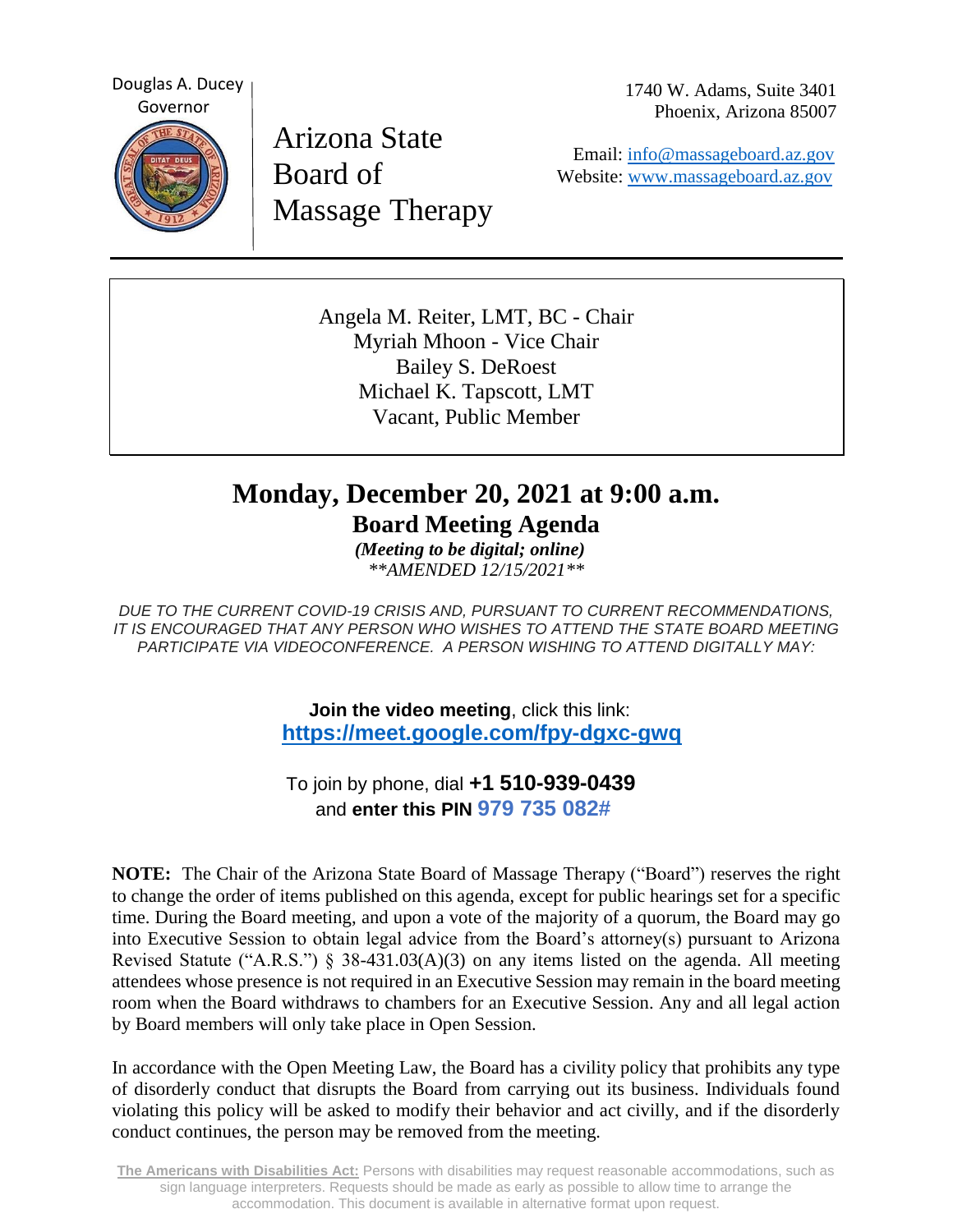#### **I. CALL TO ORDER - Chair**

#### **II. ROLL CALL - Andrea Cisneros, Minutes Administrator**

#### **III. CALL TO THE PUBLIC – Chair**

Pursuant to A.R.S. § 38-431.01(H), the Board may make an open call to the public during a public meeting, subject to reasonable time, (*three minutes*), place and manner restrictions, to allow individuals to address the public body on any issue within the jurisdiction of the public body. However, members of the Board are not allowed to discuss or take legal action on matters raised during an open call to the public unless the matters are properly noticed for discussion and legal action. The Board, however, may ask staff to review a matter or may ask that a matter be put on a future agenda.

#### **IV. DECLARATION OF CONFLICTS OF INTEREST – A.R.S. § 38-503 - Chair**

#### **V. REVIEW, DISCUSSION AND POSSIBLE ACTION ON BOARD MEETING MINUTES – Chair**

A. Discussion and approval of the Massage Board Open Minutes from the December 6, 2021 monthly meeting.

#### **VI. ITEMS FOR BOARD REVIEW, DISCUSSION AND POSSIBLE ACTION – Chair**

Upon a vote of the majority of a quorum, the Board may go into Executive Session, pursuant to A.R.S. § 38-431.03(A)(2) to discuss or consider records exempt, by law, from public inspection, including the receipt and discussion of information or testimony that is specifically required to be maintained as confidential by state or federal law.

- A. Formal Hearing (1) Timothy Williams, 22-123, MT License #15826
- B. Formal Interview Vacant.
- C. Investigative Review File(s) (1) 21-133 Hernandez, Adrian MT License # 24483 (2) 22-120 Peck, Charles MT License # 07703
- D. Massage Therapy License Application(s) Requiring Board Review Vacant.

#### **VII. DISCUSSION AND POSSIBLE ACTION ITEMS FOR FUTURE MASSAGE BOARD AGENDAS – Chair**

The next Board meeting date: Monday, January 24, 2022 at 9:00 a.m.; to be held via videoconference